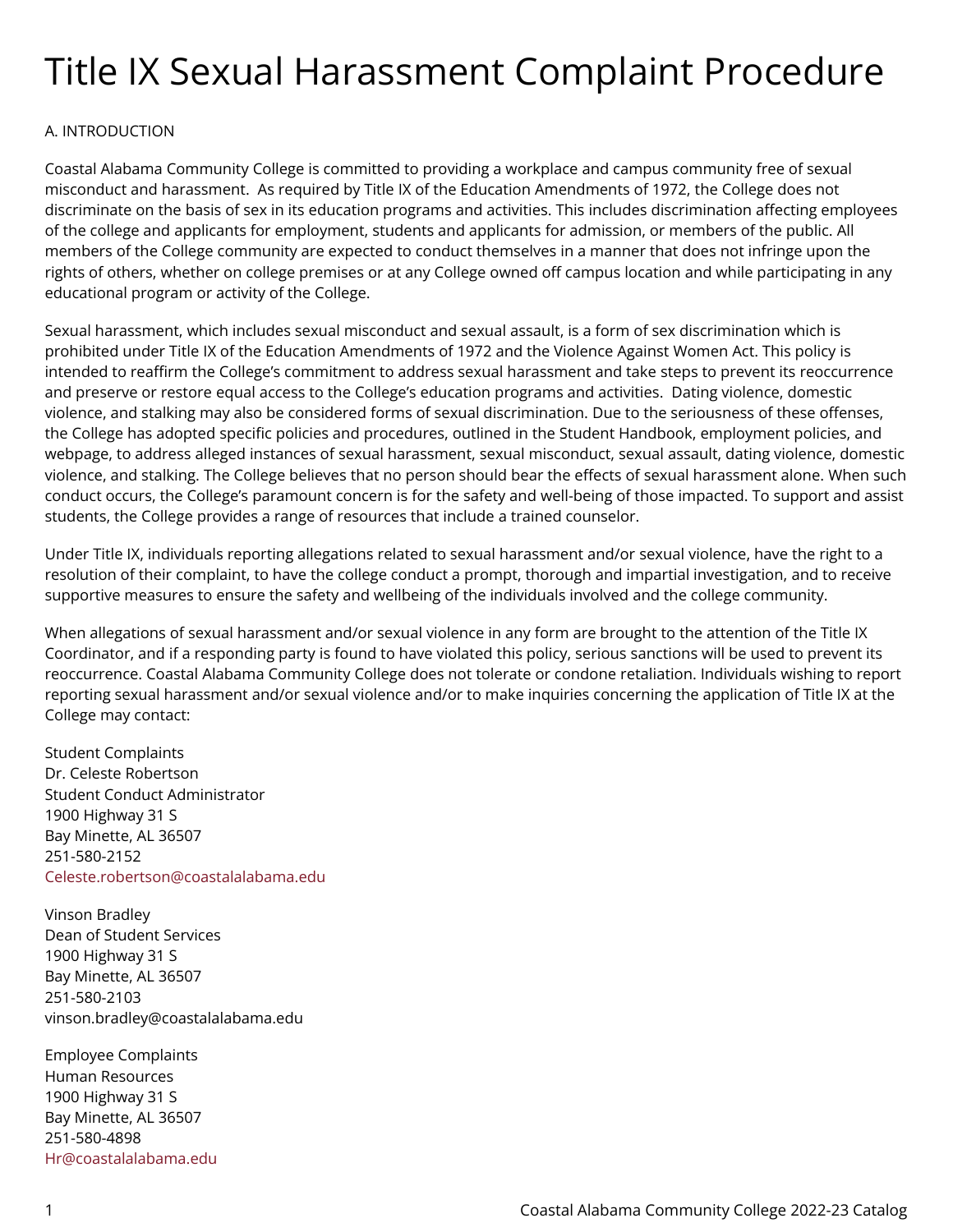and/or

Assistant Secretary U.S. Department of Education Office for Civil Rights Lyndon Baines Johnson Department of Education Building 400 Maryland Avenue, SW Washington, DC 20202-1100 Telephone: 800-421-3481 Fax: 202-453-6012; TDD: 800-877-8339 Email: [OCT@ed.goc](mailto:OCT@ed.goc) (mailto: OCR@ed.gov)

Information regarding the Title IX Coordinator and their role will be provided to all faculty, staff, students, applicants for admissions, and applicants for employment. Also, this information is available on the College website at [www.coastalalabama.edu](http://www.coastalalabama.edu/) under the Title IX webpage.

# **POLICY**

The U.S. Department of Education's [Office for Civil Rights](https://www2.ed.gov/about/offices/list/ocr/aboutocr.html) (OCR) enforces, among other statutes, Title IX of the Education Amendments of 1972. Title IX protects people from discrimination based on sex in education programs or activities that receive Federal financial assistance. Title IX states that:

"No person in the United States shall, on the basis of sex, be excluded from participation in, be denied the benefits of, or be subjected to discrimination under any education program or activity receiving Federal financial assistance."

# B. DEFINITIONS RELATING TO SEXUAL HARASSMENT

Many terms are used in the context of sexual harassment. The following will provide some common definitions and examples.

**Actual knowledge:** The notice of sexual harassment or allegations of sexual harassment to the Title IX Coordinator or any official of the College who has authority to institute corrective measures of behalf of the College shall be deemed actual knowledge on the part of the College.

**Complainant:** is an individual who is alleged to be the victim of conduct that could constitute sexual harassment. For the purposes of this procedure a Complainant may be an individual applying for admission or employment, an employee, a student or an individual otherwise participating in or attempting to participate in the College's education programs and activities.

**Respondent:** is an individual who has been reported to be the perpetrator of conduct that could constitute sexual harassment.

**Formal complaint:** is a document filed by the complainant or signed by the Title IX Coordinator alleging sexual harassment against a respondent and requesting that the College investigate the allegation of sexual harassment. Note: At the time of filing a formal complaint, a complainant must be participating in or attempting to participate in an educational program or activity of the College at which the formal complaint is filed.

**Consent**: "Consent" must be informed, voluntary, and mutual and can be withdrawn at any time. There is no consent when there is force, expressed or implied, or when coercion, intimidation, threats, or duress is used. Whether or not a person has taken advantage of a position of influence over another person may be a factor in determining consent. Silence or absence of resistance does not imply consent. Past consent to sexual activity with another person does not imply ongoing future consent with that person or consent to that same sexual activity with another person.

**Incapacitation:** An individual who is incapacitated is unable to give consent to sexual contact. States of incapacitation include sleep, unconsciousness, intermittent consciousness, intoxication, or any other state where the individual is unaware that sexual contact is occurring or is otherwise unable to give informed and voluntarily consent. Incapacitation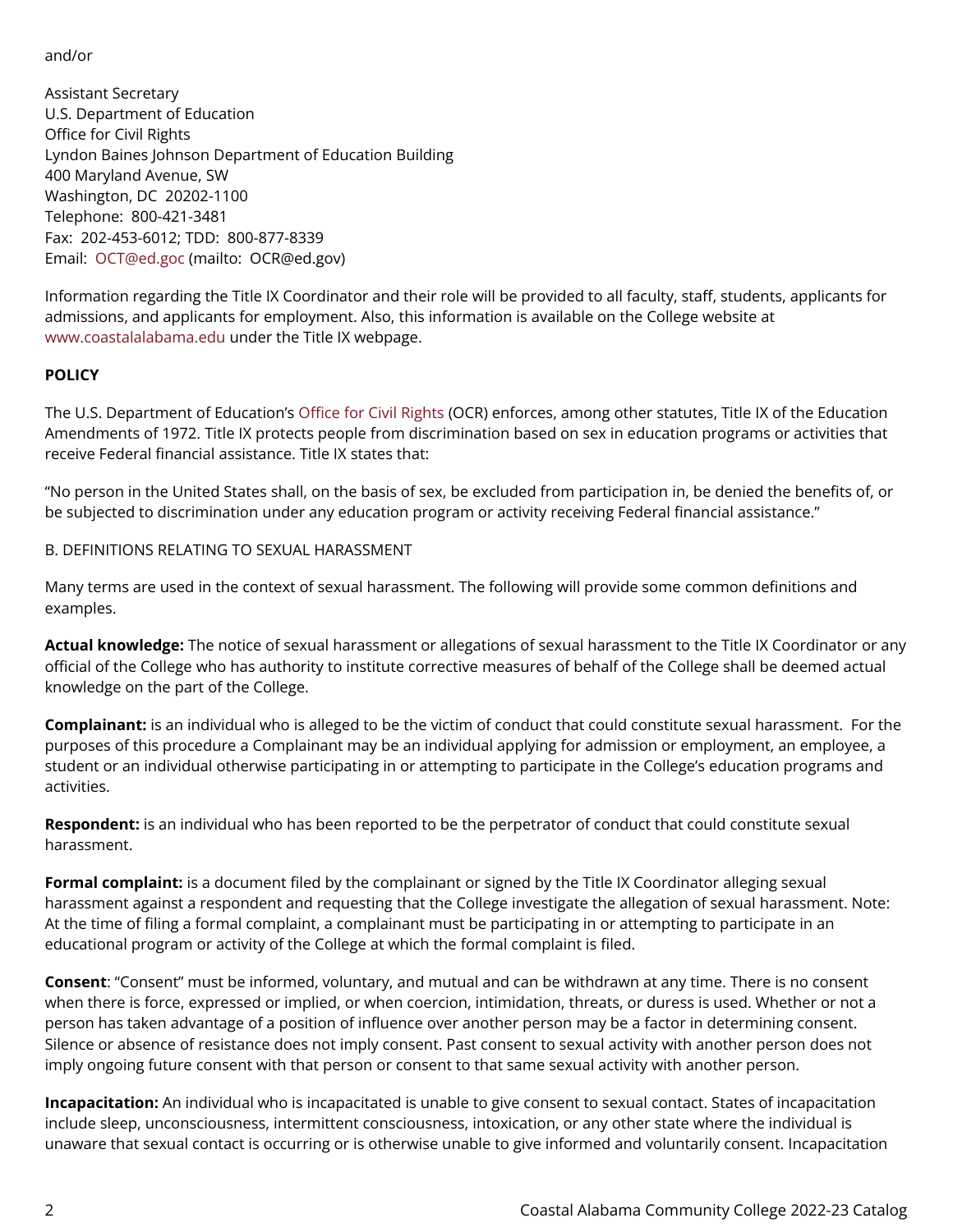may also exist because of a mental or developmental disability that impairs the ability to consent to sexual contact. Example: A person who is taking pain medication and falls asleep under the influence of the medication can be incapacitated and not be able to give consent to sexual contact.

**Sexual Misconduct:** Committing sexual abuse, sexual assault, sexual harassment, sexual exploitation, or statutory rape, as defined below or under Alabama state law.

**Harassment:** The striking, shoving, kicking, or otherwise touching or making physical contact in regard to another for the purpose of harassing, annoying or alarming; and/or directing abusive or obscene language or making an obscene gesture toward someone for the purpose of harassing, annoying, or alarming. Example: Making or using persistent derogatory comments, epithets, or slurs that place a person in a hostile or fearful environment or where the person's safety is in jeopardy.

**Sexual harassment:** Conduct on the basis of sex that satisfies one or more of the following:

- A school employee conditioning education benefits on participating in unwelcome sexual conduct (i.e. quid pro quo);
- Unwelcomed conduct that a reasonable person would determine is so severe, pervasive, and objectively offensive that it effectively denies a person equal access to the school's education program or activity; or
- Stalking, dating violence, or domestic violence.

Definitions of Sexually Based Offenses

#### **Sexual abuse in the first degree:**

(a) A person commits the crime of sexual abuse in the first degree if:

(1) He subjects another person to sexual contact by forcible compulsion; or

(2) He subjects another person to sexual contact who is incapable of consent by reason of being physically helpless or mentally incapacitated.

(b) Sexual abuse in the first degree is a Class C felony (Alabama Code 13A-6-66).

#### **Sexual abuse in the second degree:**

(a) A person commits the crime of sexual abuse in the second degree if:

(1) He subjects another person to sexual contact who is incapable of consent by reason of some factor other than being less than 16 years old; or

(2) He, being 19 years old or older, subjects another person to sexual contact who is less than 16 years old, but more than 12 years old.

(b) Sexual abuse in second degree is a Class A misdemeanor, except that if a person commits a second or subsequent offense of sexual abuse in the second degree within one year of another sexual offense, the offense is a Class C felony (Alabama Code 13A-6-67).

# **Rape in the first degree:**

(a) A person commits the crime of rape in the first degree if:

(1) He or she engages in sexual intercourse with a member of the opposite sex by forcible compulsion; or

(2) He or she engages in sexual intercourse with a member of the opposite sex who is incapable of consent by reason of being physically helpless or mentally incapacitated; or

(3) He or she, being 16 years or older, engages in sexual intercourse with a member of the opposite sex who is less than 12 years old.

(b) Rape in the first degree is a Class A felony (Alabama Code 13A-6-61).

# **Rape in the second degree:**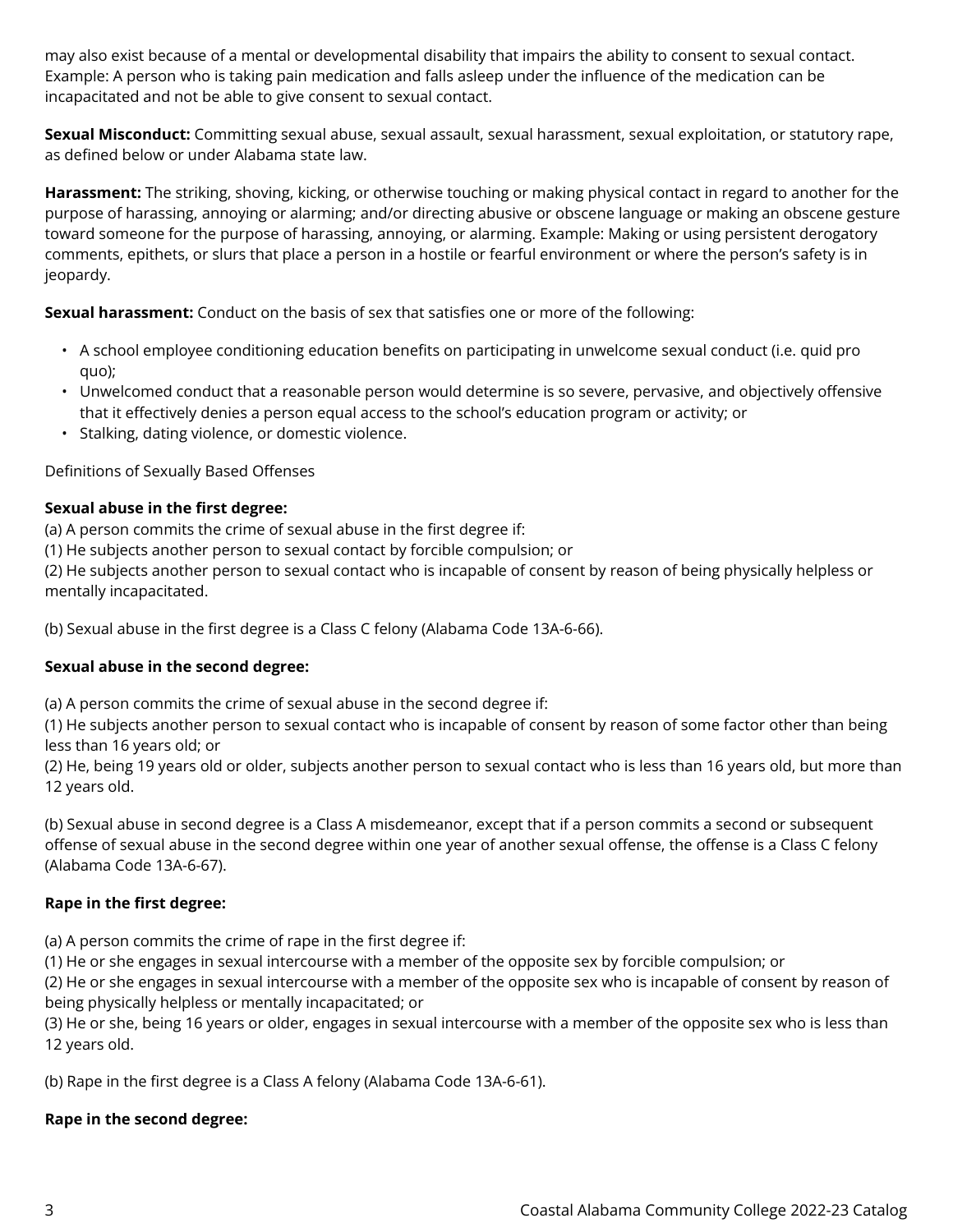(a) A person commits the crime of rape in the second degree if:

(1) Being 16 years old or older, he or she engages in sexual intercourse with a member of the opposite sex less than 16 and more than 12 years old; provided, however, the actor is at least two years older than the member of the opposite sex. (2) He or she engages in sexual intercourse with a member of the opposite sex who is incapable of consent by reason of being mentally defective.

(b) Rape in the second degree is a Class B felony (Alabama Code 13A-6-62).

# **Sodomy in the first degree:**

(a) A person commits the crime of sodomy in the first degree if:

(1) He engages in deviate sexual intercourse with another person by forcible compulsion; or

(2) He engages in deviate sexual intercourse with a person who is incapable of consent by reason of being physically helpless or mentally incapacitated; or

(3) He, being 16 years old or older, engages in deviate sexual intercourse with a person who is less than 12 years old.

(b) Sodomy in the first degree is a Class A felony (Alabama Code 13A-6-63).

# **Sodomy in the second degree:**

(a) A person commits the crime of sodomy in the second degree if:

(1) He, being 16 years old or older, engages in deviate sexual intercourse with another person less than 16 and more than 12 years old.

(2) He engages in deviate sexual intercourse with a person who is incapable of consent by reason of being mentally defective.

(b) Sodomy in the second degree is a Class B felony (Alabama Code 13A-6-64).

# **Domestic Violence:**

Includes felony or misdemeanor crimes of violence committed by a current or former spouse of the victim, by a person with whom the victim shares a child in common, by a person cohabitating with or has cohabitated with the victim as a spouse, or by any other person against an adult or youth victim who is protected from that person's acts under the domestic or family violence laws of the jurisdiction (34 U.S.C.12291(a)(8).

In Alabama, domestic violence includes felony and misdemeanor crimes of violence committed by a current or former spouse, parent, child, any person with whom the defendant has a child in common, a present or former household member, or a person who has or had a dating or engagement relationship with the defendant (Alabama Code Section 13A, Article 7 Domestic Violence in 1st, 2nd, and 3rd Degrees).

# **Dating Violence:**

Means violence committed by a person –

(a) Who is or has been in a social relationship of a romantic or intimate nature with the victim; and

(b) Where the existence of such a relationship will be determined based on a consideration of the following factors:

- The length of the relationship,
- The type of relationship,
- The frequency of interaction between the persons involved in the relationship (34 U.S.C.12291(a) (10).

In Alabama, dating violence is covered under Alabama Code Section 13A, Article 7 Domestic Violence in 1st, 2nd, and 3rd Degrees.

# **Stalking:**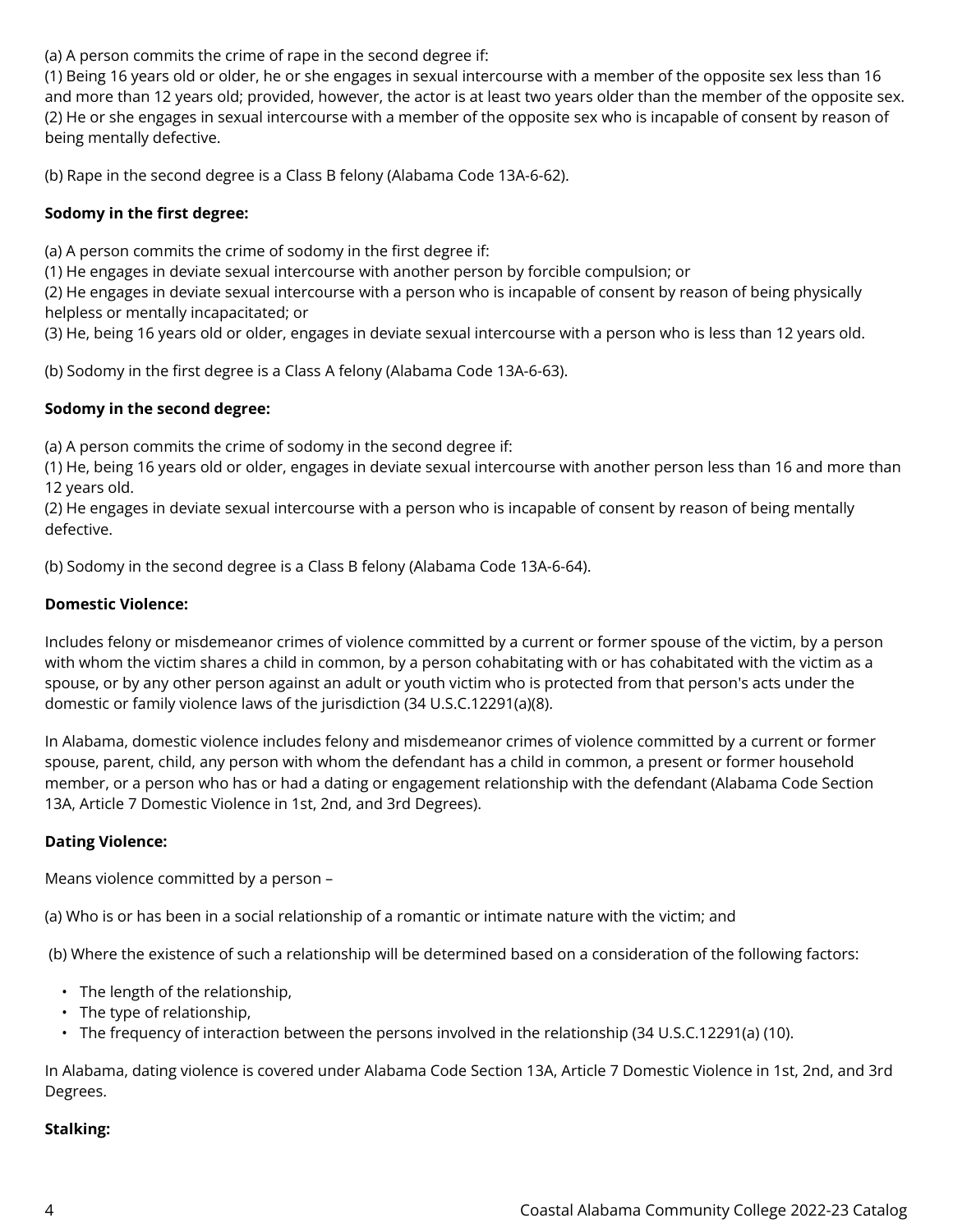Means engaging in a course of conduct directed at a specific person that would cause a reasonable person to a) fear for his or her safety or the safety of others; or b) suffer substantial emotional distress 34 U.S.C.12291(a)(30).

In Alabama, stalking is when a person intentionally and repeatedly follows or harasses another person and who makes a threat, either expressed or implied, with the intent to place that person in reasonable fear of death or serious bodily harm (13A-6-90 Stalking in the first degree) or a person who, acting with an improper purpose, intentionally and repeatedly follows, harasses, telephones, or initiates communication, verbally, electronically, or otherwise, with another person, any member of the other person's immediate family, or any third party with whom the other person is acquainted, and causes material harm to the mental or emotional health of the other person, or causes such person to reasonably fear that his or her employment, business, or career is threatened, and the perpetrator was previously informed to cease that conduct (Section 13A-6-91 Stalking in the second degree).

# **Sexual assault:**

Means an offense classified as a forcible or nonforcible sex offense under the uniform crime reporting systems of the Federal Bureau of Investigation 20 U.S.C.1092 (f)(6)(A)(v).

#### **Victims Option to Report**

Students and employees who are victims of crime including rape, acquaintance rape, domestic violence, dating violence, sexual assault, or stalking, are encouraged by the College to report but do have the option not to report the incident to campus law enforcement, or local law enforcement. In those cases, the victim may still seek assistance confidentially from any other victim service agency of their choosing.

#### Formal Complaint Process

#### A. INITIAL STEPS

Any student or employee of the College or applicant for employment or admission who has a complaint against a student or a member of the College faculty, staff, or administration concerning sexual harassment (Title IX of the Educational Amendments of 1972) or has knowledge of any conduct constituting sexual harassment in an educational program or activity of the College or which occurred on property owned by the College or controlled by the College should report the complaint to the campus Title IX Coordinator [link to Title IX webpage]. An educational program or activity of the College includes, but is not limited to locations, events or circumstances over which the College exercised substantial control over both the respondent and the context in which the sexual harassment occurs, and also includes buildings owned or controlled by a student organization that is officially recognized by the College.

#### B. REPORTING A COMPLAINT

Any individual may report sexual harassment incident to Title IX Coordinator in person, by email, by telephone, or in writing. The report must include the names of the Complainant(s) and Respondent(s), approximate date of incident, facts of the incident, and contact information for the person submitting the complaint.

The Title IX Coordinator will respond in writing to the person submitting the complaint as soon as practicable, but not exceeding five (5) business days. If the person submitting the complaint is not the Complainant, the Title IX Coordinator will also contact the Complainant within five (5) business days.

If after a discussion with the Complainant, the Title IX Coordinator determines that the complaint does not qualify as a Title IX Complaint, the Title IX Coordinator will notify the Complainant in writing and may redirect the Complaint to the appropriate committee.

If after a discussion between the Complainant and the Title IX Coordinator, the Title IX Coordinator determines that the complaint meets the criteria of a Title IX Complaint and the Complainant requests to file a formal complaint, the Title IX Coordinator will initiate the formal complaint process.

#### C. SUPPORTIVE MEASURES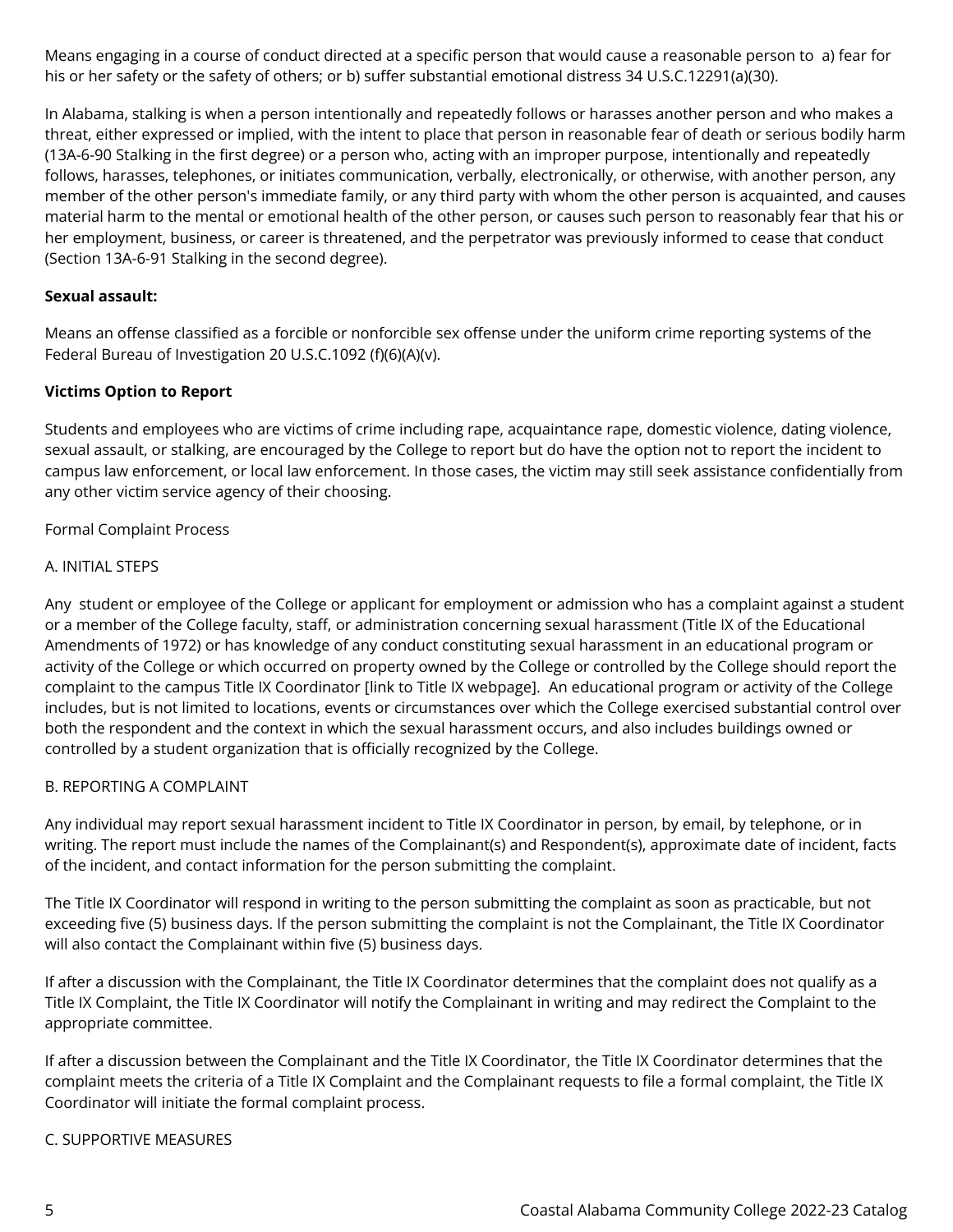Supportive measures means non-disciplinary, non-punitive individualized services offered as appropriate, as reasonably available, and without fee or charge to the complainant or the respondent before or after the filing of a formal complaint or where no formal complaint has been filed. Such measures are designed to restore or preserve equal access to the College's education program or activity without unreasonably burdening the other party, including measures designed to protect the safety of all parties or the College's educational environment, or deter sexual harassment. Supportive measures may include counseling, extensions of deadlines or other course-related adjustments, modifications of work or class schedules, campus escort services, mutual restrictions on contact between the parties, changes in work or housing locations, leaves of absence, increased security and monitoring of certain areas of the campus, and other similar measures. The College must maintain as confidential any supportive measures provided to the complainant or respondent, to the extent that maintaining such confidentiality would not impair the ability of the College to provide the supportive measures. The Title IX Coordinator is responsible for coordinating the effective implementation of supportive measures.

Supportive measures will be offered to the Complainant within five (5) business days of receipt of the complaint.

Supportive measures will be offered to the Respondent simultaneously with the Notice of Allegations.

# D. STANDARD OF EVIDENCE FOR DETERMINING RESPONSIBILITY

For the purposes of College Title IX procedures, the College will use a "preponderance of evidence" standard for determining responsibility. Preponderance of the Evidence means evidence which is of greater weight or more convincing than the evidence which is offered in opposition to it; that is evidence which as a whole shows that the fact sought to be proved is more probable than not.

#### E. FORMAL COMPLAINT PROCESS

A formal complaint must be submitted in electronic (email) or written format to the Title IX Coordinator and must be signed by the Complainant. In the event that under the circumstances a formal complaint should be pursued notwithstanding a Complainant's desire not to file a formal complaint, the Title IX Coordinator may sign the complaint. The complaint must include the following:

- the date of the original complaint,
- names of Complainant and Respondent,
- facts and description of the complaint, and
- the request to investigate complaint.

A Complainant must be participating in or attempting to participate in a College sponsored program or activity at the time the complaint is filed.

# F. DISMISSAL OF FORMAL COMPLAINT

The College may dismiss a formal complaint or allegations therein if:

- the Complainant informs the Title IX Coordinator in writing that the Complainant desires to withdraw the formal complaint or allegations therein,
- the Respondent is no longer enrolled or employed by the school, or
- specific circumstances prevent the school from gathering sufficient evidence to reach a determination.

The College must dismiss a formal complaint or allegations therein if:

- the allegations do not meet the definitions of sexual harassment
- the alleged conduct did not occur within the United States, or
- the alleged conduct did not occur within a College sponsored program or activity.

If the College determines the formal complaint or allegations therein will be dismissed, the Title IX Coordinator will provide written notice to both parties of the dismissal of allegations, and the reason for dismissal within five (5) business days of the decision to dismiss the complaint.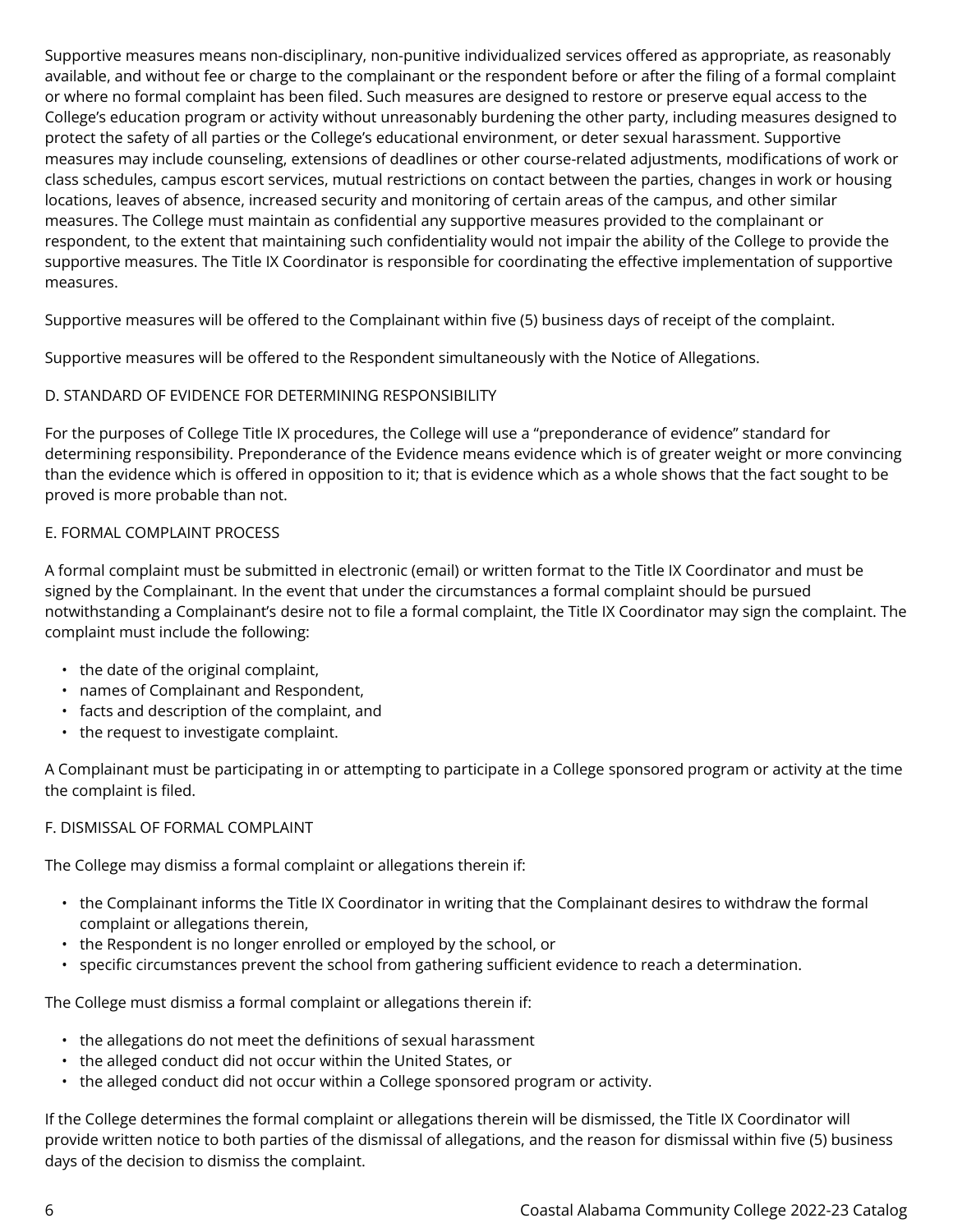#### G. NOTICE OF ALLEGATIONS

The Title IX Coordinator will provide simultaneous written notice of allegations, including sufficient details, and intent to investigate to the Complainant and Respondent no later than ten (10) calendar days after receipt of the formal complaint. The Title IX Coordinator will also provide both parties with the formal complaint, grievance and appeal process, possible sanctions and remedies, and availability of advisors. The written notice shall include a statement that the respondent is presumed not responsible for the alleged conduct, that the parties and their advisors may review and inspect evidence, and advise the parties of the provisions of the College Code of Conduct relating to making false statements or submitting false information during the grievance process.

The Title IX Coordinator will additionally notify the Title IX investigator of the pending investigation and provide a copy of the formal complaint.

#### H. ADVISORS

In addition to providing the Complainant and Respondent with written notice of allegations and intent to investigate, the Title IX Coordinator will inform the parties of the availability of advisors. Both parties shall have the right to retain, at the respective party's own cost, the assistance of legal counsel or other personal representative advisor. In the alternative, either or both parties may also request an advisor provided by the College.

Only an advisor may conduct cross-examination during the live hearing.

Neither party may dismiss a College appointed advisor.

#### I. INVESTIGATION PROCEDURE

The Title IX investigator is responsible for conducting an investigation of the submitted formal complaint. The Title IX investigator will have received Title IX investigator training within the current academic year.

The burden of proof and the burden of gathering evidence sufficient to reach a determination regarding responsibility rest on the College and not on the parties.

The Title IX investigator will notify the Complaint and Respondent in writing of the intent to investigate within five (5) business days of receipt of the formal complaint and will commence interviews within ten (10) business days or receipt of the formal complaint. The Title IX investigator will notify the Complainant and Respondent and their respective advisors in writing of all individuals the investigator intends to interview.

Either party may identify other witnesses with relevant information for interview or other evidence for review by the investigator.

The Title IX investigator will conduct a factual investigation of the formal complaint and shall research applicable statutes, regulations, and/or policies, if any. The Title IX investigator will notify any interviewees in writing of the intent to interview. Interviewees will have at least five (5) business days' notice of an interview. Notice will include the participants, date, place, purpose, and time of the interview.

The College will provide an equal opportunity for the parties to present witnesses, including fact and expert witnesses, and other inculpatory (tending to establish fault or guilt) and exculpatory (clearing or tending to clear from alleged fault or guilt) evidence. Credibility determinations may not be based on a person's status as a complainant, respondent or witness.

The College will provide the parties with the same opportunities to have others present during any grievance proceeding, including the opportunity to be accompanied to any related meeting or proceeding by the advisor of their choice, who may be, but is not required to be, an attorney, and not limit the choice or presence of advisor for either the complainant or respondent in any meeting or grievance proceeding; however, the College may establish restrictions regarding the extent to which the advisor may participate in proceedings, as long as the restrictions apply equally to both parties.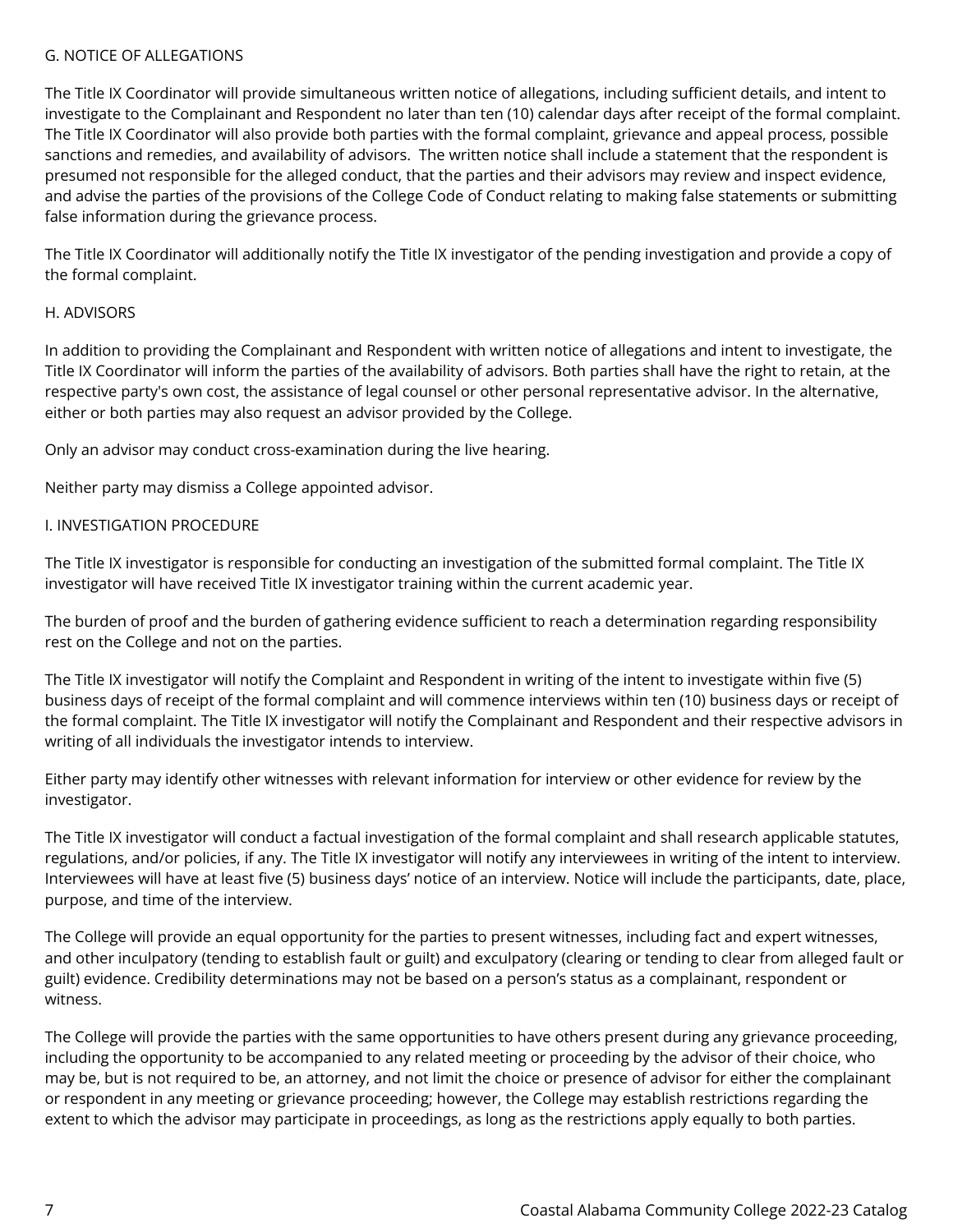The College will provide both parties an equal opportunity to inspect and review any evidence obtained as part of the investigation that is directly related to the allegations raised in a formal complaint, including the evidence upon which the College does not intend to rely in reaching a determination regarding responsibility and inculpatory or exculpatory evidence whether obtained from a party or other source, so that each party can meaningfully respond to the evidence prior to conclusion of the investigation.

The College will make all such evidence subject to the parties' inspection and review available at any hearing to give each party equal access opportunity to refer to such evidence during the hearing, including for purposes of cross-examination.

Prior to the completion of the investigative report, the Title IX investigator will submit all reviewed evidence to the Title IX Coordinator.

The Title IX Coordinator will provide copies of all evidence reviewed during the investigation to the Complainant, Respondent, and their respective advisors. All parties will have ten (10) business days to review the evidence and respond in writing to the Title IX Coordinator.

Subsequent to the ten (10) business day review period, the Title IX Coordinator will direct any responses from the Complainant, Respondent, or their respective advisors to the Title IX Investigator for additional review. The Title IX Investigator will submit a final report and the reviewed evidence to the Title IX Coordinator. At least 10 days prior to the live hearing, the Title IX Coordinator will simultaneously provide the Complainant, Respondent, their respective advisors, with the final report and all reviewed evidence for their review and written response. The President will select a Hearing Officer to conduct the live hearing. The Hearing Officer shall be provided a copy of the investigative report and reviewed evidence.

#### J. LIVE HEARING PROCEDURE

Upon receipt of the final investigative report, the Hearing Officer will convene a Decision Maker panel and schedule a live hearing. The panel will consist of three (3) individuals selected by the Hearing Officer who have completed Decision Maker training during the current academic year. The Hearing Officer will designate one of the Decision Makers as Primary Decision Maker. Hearing Officer will notify the Complainant, Respondent, their respective advisors, Title IX Coordinator, Title IX Investigator, witnesses named in the final report, and the Decision Makers of the live hearing date within five (5) business days of receipt of the final investigative report. The live hearing date must provide the Complainant, Respondent, and their respective advisors with no less than ten (10) business days to review the final investigative report and all supporting evidence.

The hearing must be a live, recorded hearing with the opportunity for both advisors to conduct cross-examinations. The hearing shall be recorded by either a court reporter or on audio or video tape or by other electronic recording medium. In addition, all items offered into evidence by the parties, whether admitted into evidence or not, shall be marked and preserved as part of the hearing record.

Upon request, the Complainant and Respondent may participate in the hearing via on-campus video conferencing provided that all parties, including the Decision Making Panel, are able to see and hear the party or witness answering questions in real-time.

The Hearing Officer, Decision Makers, Complainant, Respondent, and their respective advisors will attend the hearing. The Title IX investigator, Title IX Coordinator and witnesses will be called to provide testimony if requested by the Decision Makers, parties or their respective advisors.

If a party does not have an advisor present at the live hearing, the College shall provide without fee or charge to that party, an advisor of the College's choice, who may be, but is not required to be an attorney.

The hearing process will consist of:

- Opening statement by Hearing Officer
- Review of hearing procedures, formal complaint and notice of allegations by Hearing Officer
- Review of potential hearing outcomes and sanctions by Hearing Officer
- Complainant Testimony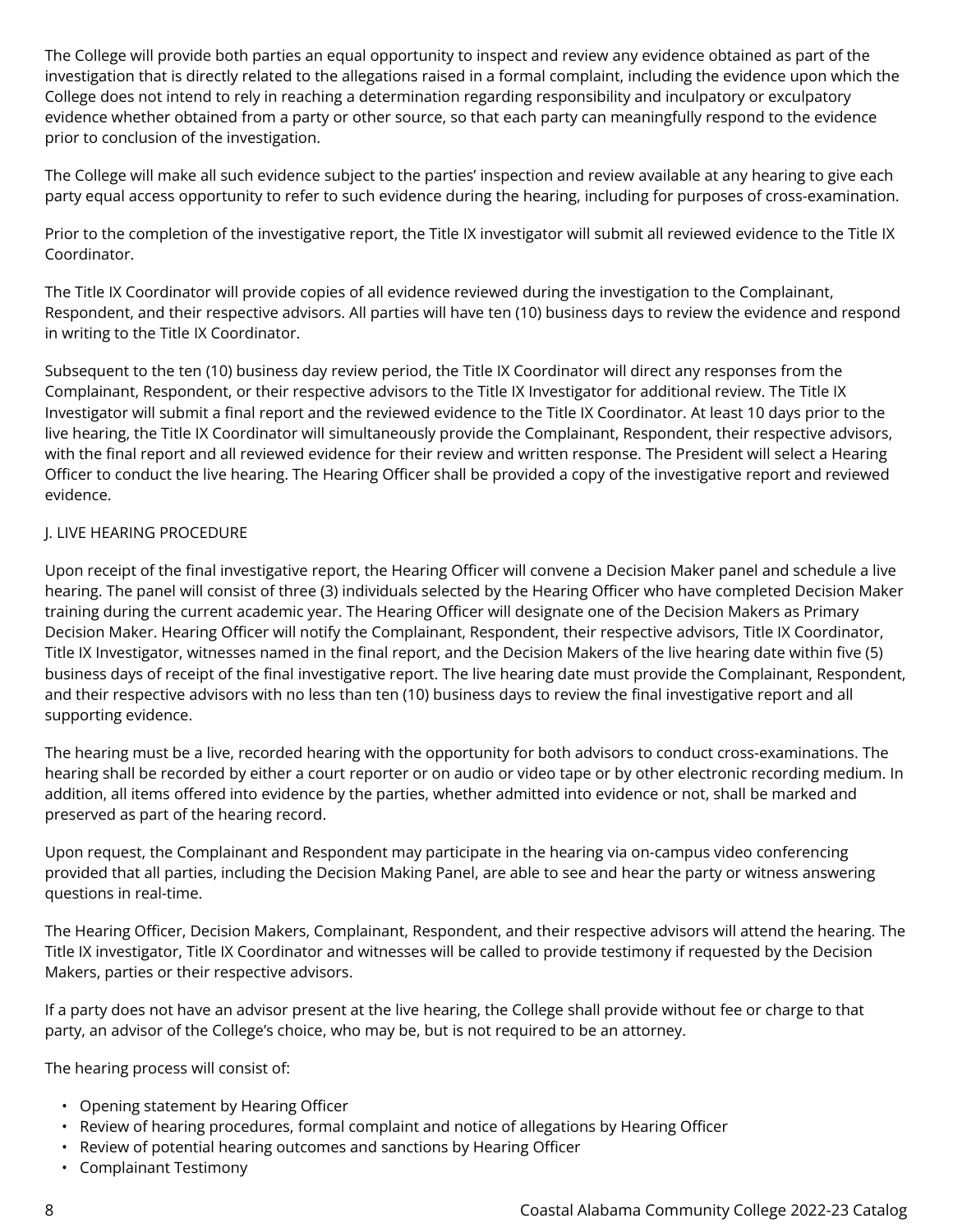- Cross-examination of Complainant by Respondent advisor
- Testimony of Witnesses of Complainant
- Cross-examination of Complainant Witnesses by Respondent advisor
- Respondent Testimony
- Cross-examination of Respondent by Complainant advisor
- Witnesses of Respondent Testimonies
- Cross-examination of Respondent Witnesses by Complainant advisor
- Decision Maker inquiries
- Review of appeal process by Hearing Officer
- Closing statement by Hearing Officer
- Dismissal of parties
- Decision Maker deliberations

At the hearing, the Hearing Officer shall read the hearing procedures, notice of allegations, formal complaint, potential hearing outcomes, and potential sanctions. After the Hearing Officer concludes opening statements, the Complainant shall have the opportunity to present such oral testimony and offer such other supporting evidence as deemed relevant to the formal complaint. Subsequent to Complainant testimony, the Respondent advisor may conduct cross-examination. The Decision Makers may question the Complainant after the cross-examination.

The Complainant may call witnesses to provide testimony as deemed appropriate to the formal complaint. The Respondent advisor may conduct cross-examination of the witnesses. The Decision Makers may question the witnesses after the cross-examination.

The Respondent shall then be given the opportunity to present such testimony and offer such other evidence as deemed relevant to the Respondent's defense against the formal complaint. Subsequent to Respondent testimony, the Complainant advisor may conduct cross-examination. The Decision Makers may question the Respondent after the crossexamination.

The Respondent may call witnesses to provide testimony as deemed appropriate to the formal complaint. The Complainant advisor may conduct cross-examination of the witnesses. The Decision Makers may question the witnesses after the cross-examination.

Only relevant cross-examination and other questions may be asked of a party or witness.

During cross-examination, the advisor will pose each question orally to the Primary Decision Maker. The Primary Decision Maker will determine if the Complainant, Respondent, or witnesses may respond to the question. If the Primary Decision Maker chair determines that the question is not relevant, the Primary Decision Maker will explain the rationale for dismissing the question. Rape shield protection is provided for Complainants which deems irrelevant questions and evidence about a Complainant's prior sexual behavior unless offered to prove that someone other than the Respondent committed the alleged misconduct or if the questions and evidence concern specific incidents of Complainant's prior sexual behavior with respect to the Respondent and offered to prove consent.

If a witness or party is not available or declines cross-examination, the decision makers must not rely on any statement of that witness in reaching a determination regarding responsibility; provided, however, that the decision makers cannot draw an inference about the determination regarding responsibility based solely on a party or witness's absence from the live hearing or refusal to answer cross-examination or other questions.

Upon conclusion of the presentation of the evidence and cross-examinations, the Hearing Officer shall read the appeal process and closing statements. The Complainant, Respondent, their respective advisors and all witnesses shall be dismissed.

The Decision Makers will deliberate to determine if the Respondent is deemed responsible and submit a written hearing report which contains:

• identification of the allegations potentially constituting sexual harassment;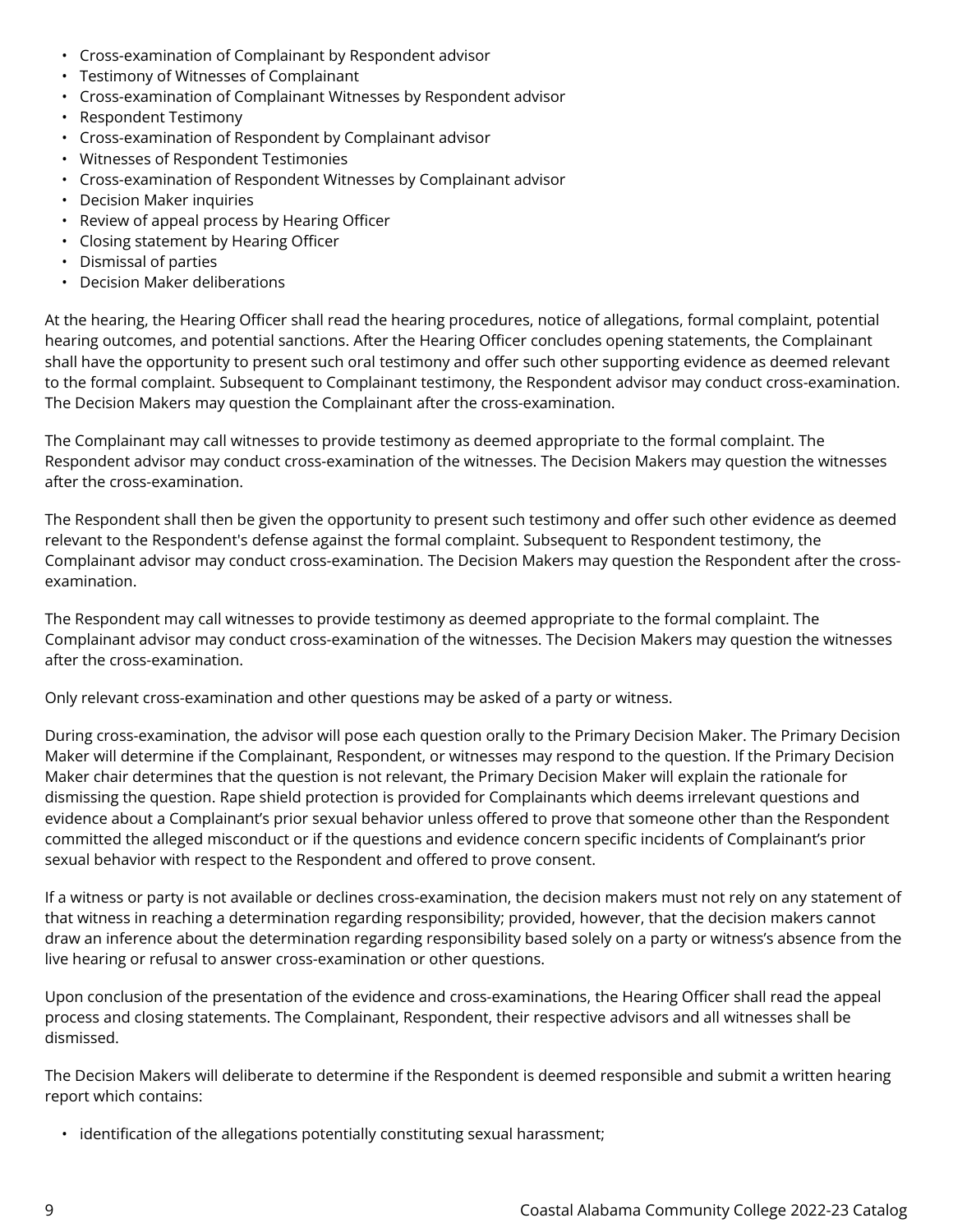- a description of the procedural steps taken from the receipt of the formal complaint through determination, including any notifications to the parties, interviews with parties and witnesses, site visits, methods used to gather other evidence, and hearings held;
- findings of fact supporting the determination;
- conclusions regarding the application of the College's code of conduct to the facts;
- a statement of, and rationale for, the result as to each allegation, including a determination regarding responsibility, any disciplinary sanctions the College imposes on the respondent, and whether remedies designed to restore or preserve equal access to the College's education program or activity will be provided by the College to the complainant; and
- the College's procedures and permissible bases for the complainant and respondent to appeal.

The Primary Decision Maker will submit the hearing report to the Hearing Officer within ten (10) business days of the live hearing.

The Hearing Officer will submit the hearing report simultaneously to the Title IX Coordinator, Complainant, Respondent, and their respective advisors within three (3) business days of receipt of the hearing report.

The College must provide the written determination to the parties simultaneously. The determination regarding responsibility becomes final either on the date that the College provides the parties with the written determination of the result of the appeal, if an appeal is filed, or if an appeal is not filed, the date on which an appeal would no longer be considered timely.

The Title IX Coordinator will retain the recording of the hearing, the hearing report, the investigative report, and all evidence obtained during the investigation and all evidence offered at the hearing.

#### K. APPEAL PROCEDURE

Appeals of a determination regarding responsibility and from the College's dismissal of a formal complaint or any allegations therein are available to both parties on the following grounds: (1) procedural irregularity that affected the outcome of the matter; (2) new evidence that was not reasonably available at the time the decision regarding responsibility or dismissal was made, that could affect the outcome; and/or (3) the Title IX Coordinator, Investigator, or a Decision Maker had a conflict of interest or bias that affected the outcome.

The President of Coastal Alabama Community College or his/her designee shall be the appeal authority in upholding, rejecting, or modifying the recommendations of the Decision Maker Panel. The President or his/her designee shall not be bound in any manner by the recommendation(s) of the Decision Maker Panel, but shall take it (them) into consideration in rendering his/her decision.

Either party may file a written request with President requesting that the President review the decision of the Decision Maker Panel. The written request must be filed within ten (10) business days following the party's receipt of the hearing report. If the appeal is not filed by the close of business on the tenth (10th) business day following the party's receipt of the report, the party's opportunity to appeal shall have been waived.

As to all appeals, the College will:

- notify the other party in writing when an appeal is filed and implement appeal procedures equally for both parties;
- ensure that the decision-maker(s) for the appeal is not the same person as the decision-maker(s) that reached the determination regarding responsibility or dismissal, the investigator(s), or the Title IX Coordinator.
- ensure the decision-maker(s) for the appeal complies with the standards set for in 34 C.F.R. § 160.45(b)(iii);
- give both parties a reasonable, equal opportunity to submit a written statement in support of, or challenging, the outcome;
- issue a written decision describing the result of the appeal and the rationale for the result; and
- provide the written decision simultaneously to both parties.

A decision on a party's appeal shall be rendered within 30 calendar days of the initiation of the appeals process. The time for decision may be extended for exigent circumstance or as may be otherwise agreed by the parties.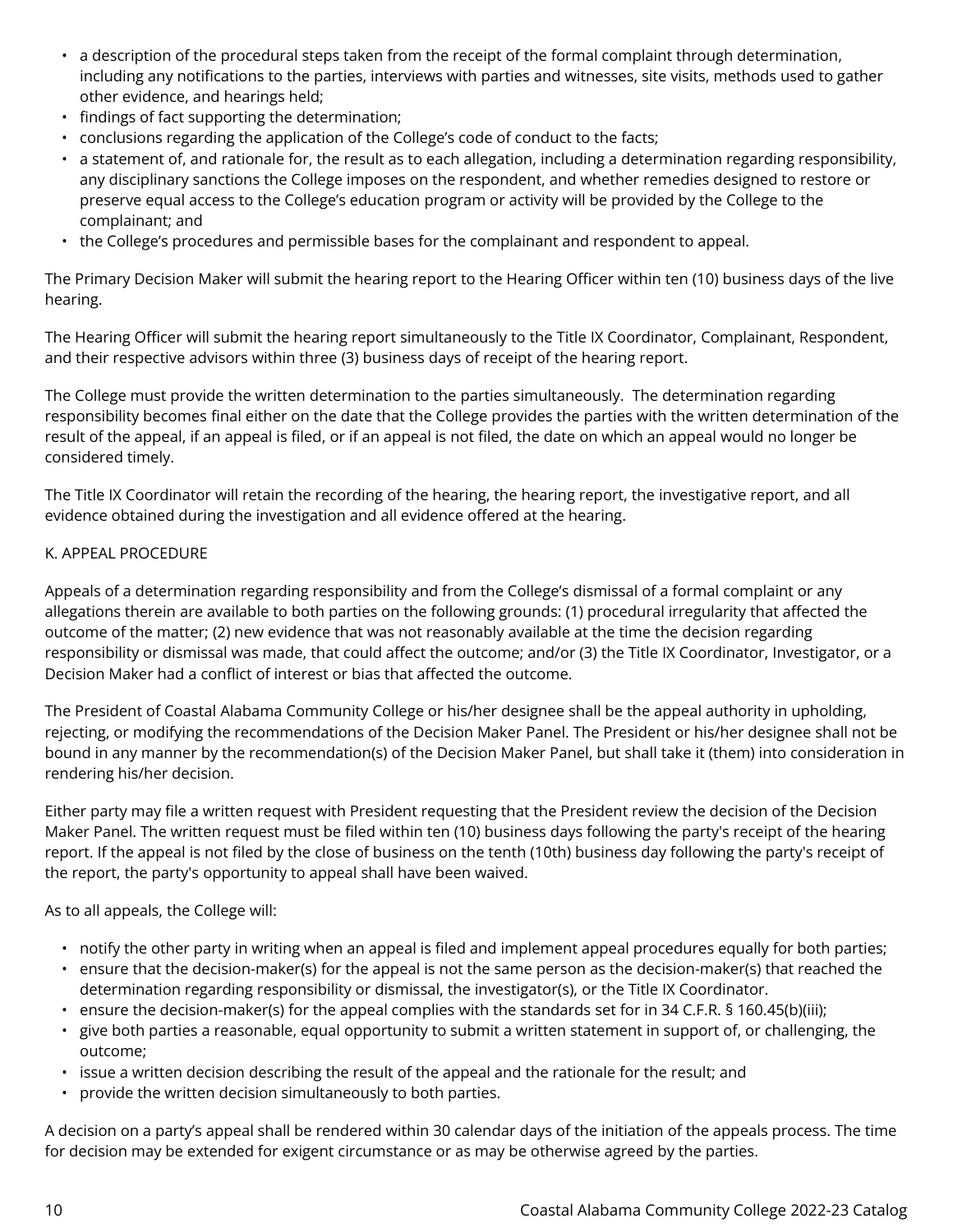If the Respondent is also an employee of the College, the individual may also file a claim with the Equal Employment Opportunity Commission within 180 days of the alleged discriminatory act.

Informal Resolution. The College may not require as a condition of enrollment or continuing enrollment, or employment or continuing employment, or enjoyment of any other right, waiver of the right to an investigation and adjudication of formal complaints of sexual harassment consistent with this section. Similarly, the College may not require the parties to participate in an informal resolution process under this section and may not offer an informal resolution process unless a formal complaint is filed. However, at any time prior to reaching a determination regarding responsibility the College may facilitate an informal resolution process, such as mediation, that does not involve a full investigation and adjudication, provided that the College does the following:

- 1. provides to the parties a written notice disclosing: the allegations, the requirements of the informal resolution process including the circumstances under which it precludes the parties from resuming a formal complaint arising from the same allegations, provided, however, that at any time prior to agreeing to a resolution, any party has the right to withdraw from the informal resolution process and resume the grievance process with respect to the formal complaint, and any consequences resulting from participating in the informal resolution process, including the records that will be maintained or could be shared;
- 2. obtains the parties' voluntary, written consent to the informal resolution process; and
- 3. does not offer or facilitate an informal resolution process to resolve allegations that an employee sexually harassed a student.

# L. RETALIATION PROHIBITED.

Neither the College nor other person may intimidate, threaten, coerce, or discriminate against any individual for the purpose interfering with any right or privilege secured by Title IX, or because the individual has made a report or complaint, testified, assisted, or participated in any manner an investigation, proceeding, or hearing conducted under this policy. Complaints alleging retaliation may be filed according to the grievance procedures included in the formal complaint process. The College shall keep confidential the identity of any individual who has made a report or filed a formal complaint of sexual harassment, any complainant, any individual who has been reported to be the perpetrator of sex discrimination, any respondent, and any witness except as may be permitted by FERPA statute, 20 U.S.C. 1232g or FERPA regulations, 34 CFR part 99, or as required by law, or to carry out the purposes of 34 CFR part 106, including the conduct of any investigation, hearing, or judicial proceeding arising thereunder.

Range of Possible Sanctions – On final determination of responsibility the following sanctions may be imposed against a respondent:

Student Respondent:

# **1. Sanctions for Category 1 Violations:**

One or any combination of sanctions, as appropriate:

- **Administrative Letter of Reprimand-**A written letter from the Student Conduct Administrator. The letter may include a sanction or a warning to a student that conduct was inappropriate, and that further misconduct will result in more severe disciplinary action.
- **Probation** A status between good standing and suspension from the College. It is ordinarily imposed for a period of not less than one semester. It may also include such restrictions as a denial of the opportunity to represent the College as officer or member of a student organization. Future violations may result in additional sanctions
- **Restitution** Repayment for theft or damage
- **Fines**-Monetary payments for violations
- **Discretionary Sanctions**-Seminars or mentoring, research project or service to the College
- **Building/Facility Suspension**-Suspension from a building or space on campus

# **2. Sanctions for Category 2 Violations:**

Any combination of sanctions for Category 1 Violations, including: